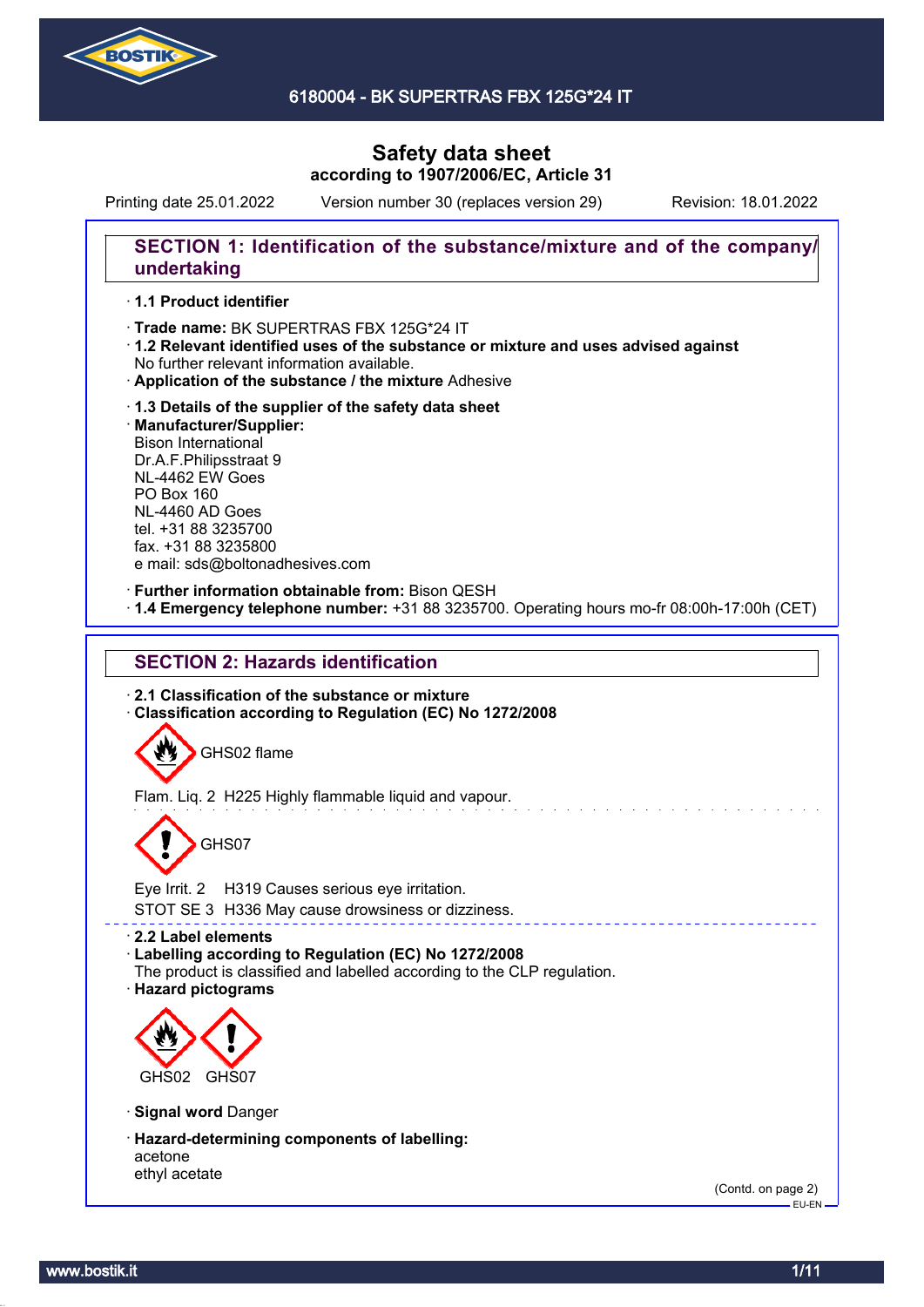

Printing date 25.01.2022 Version number 30 (replaces version 29) Revision: 18.01.2022

#### Trade name: BK SUPERTRAS FBX 125G\*24 IT

(Contd. of page 1) · **Hazard statements** H225 Highly flammable liquid and vapour. H319 Causes serious eye irritation. H336 May cause drowsiness or dizziness. · **Precautionary statements** P101 If medical advice is needed, have product container or label at hand. P102 Keep out of reach of children. P210 Keep away from heat, hot surfaces, sparks, open flames and other ignition sources. No smoking. P261 Avoid breathing vapours. P370+P378 In case of fire: Use to extinguish: Water haze, Alcohol resistant foam, Fireextinguishing powder, Carbon dioxide. P403+P233 Store in a well-ventilated place. Keep container tightly closed. P501 Dispose of contents/container in accordance with national regulations. · **Additional information:** EUH066 Repeated exposure may cause skin dryness or cracking. Product contains: Reportable explosives precursors. Making available, introduction, possession and use according to Regulation (EU) 2019/1148, Article 9. Labelling of packages where the contents do not exceed 125 ml · **Hazard pictograms** GHS02 GHS07 · **Signal word** Danger · **Hazard-determining components of labelling:** acetone ethyl acetate · **Hazard statements** H336 May cause drowsiness or dizziness. · **Precautionary statements** P101 If medical advice is needed, have product container or label at hand. P102 Keep out of reach of children. P210 Keep away from heat, hot surfaces, sparks, open flames and other ignition sources. No smoking. P261 Avoid breathing vapours. P403+P233 Store in a well-ventilated place. Keep container tightly closed. P501 Dispose of contents/container in accordance with national regulations. · **2.3 Other hazards** · **Results of PBT and vPvB assessment** · **PBT:** Not applicable. · **vPvB:** Not applicable. **SECTION 3: Composition/information on ingredients** 

· **3.2 Mixtures**

· **Description:** Adhesive

(Contd. on page 3)

EU-EN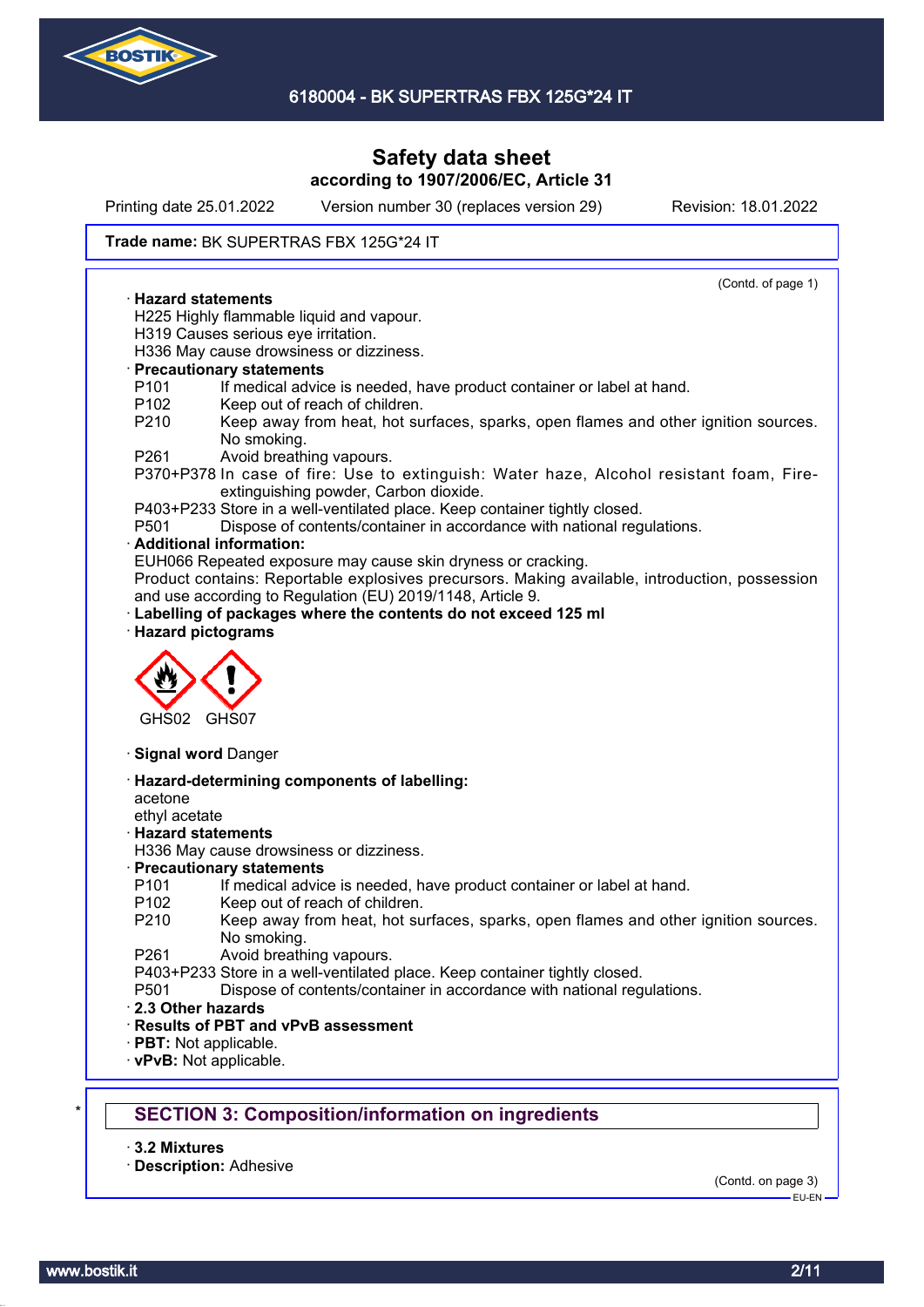

Printing date 25.01.2022 Version number 30 (replaces version 29) Revision: 18.01.2022

Trade name: BK SUPERTRAS FBX 125G\*24 IT

|                                                                                                               |                                                                                                                                                                                    | (Contd. of page 2) |
|---------------------------------------------------------------------------------------------------------------|------------------------------------------------------------------------------------------------------------------------------------------------------------------------------------|--------------------|
| Dangerous components:                                                                                         |                                                                                                                                                                                    |                    |
| CAS: 67-64-1<br>EINECS: 200-662-2<br>Index number: 606-001-00-8<br>Reg.nr.: 01-2119471330-49-<br><b>XXXX</b>  | acetone<br>Eye Irrit. 2, H319; Depe Irrit. 2, H319;<br>STOT SE 3, H336                                                                                                             | 50-100%            |
| CAS: 141-78-6<br>EINECS: 205-500-4<br>Index number: 607-022-00-5<br>Reg.nr.: 01-2119475103-46-<br><b>XXXX</b> | ethyl acetate<br>Eye Irrit. 2, H225; 2> Eye Irrit. 2, H319;<br>STOT SE 3, H336, EUH066                                                                                             | 10-25%             |
| CAS: 1065336-91-5<br>EC number: 915-687-0<br>Reg.nr.: 01-2119491304-40                                        | Reaction mass of bis(1,2,2,6,6-pentamethyl-4-<br>piperidyl) sebacate (CAS no. 41556-26-7) and<br>methyl 1,2,2,6,6-pentamethyl-4-piperidyl<br>sebacate (CAS no. 82919-37-7)         | $≥0.025$ -<0.1%    |
|                                                                                                               | Aquatic Acute 1, H400; Aquatic Chronic 1,<br>$H$ 410; $\bigcirc$ Skin Sens. 1A, H317<br>. Additional information: Ear the wording of the listed begard phrases refer to section 16 |                    |

· **Additional information:** For the wording of the listed hazard phrases refer to section 16.

# **SECTION 4: First aid measures**

#### · **4.1 Description of first aid measures**

· **General information:** No special measures required.

### · **After inhalation:**

Supply fresh air; consult doctor in case of complaints.

- No special measures required.
- · **After skin contact:** Generally the product does not irritate the skin.
- · **After eye contact:**

Rinse opened eye for several minutes under running water. If symptoms persist, consult a doctor.

- · **After swallowing:** If symptoms persist consult doctor.
- · **4.2 Most important symptoms and effects, both acute and delayed** No further relevant information available.
- · **4.3 Indication of any immediate medical attention and special treatment needed** No further relevant information available.

### **SECTION 5: Firefighting measures**

- · **5.1 Extinguishing media**
- · **Suitable extinguishing agents:**
- Water haze

Alcohol resistant foam

Fire-extinguishing powder

Carbon dioxide

· **For safety reasons unsuitable extinguishing agents:** Water with full jet

- · **5.2 Special hazards arising from the substance or mixture**
- No further relevant information available.
- · **5.3 Advice for firefighters**
- · **Protective equipment:** No special measures required.

(Contd. on page 4)

 $-$ FH-FN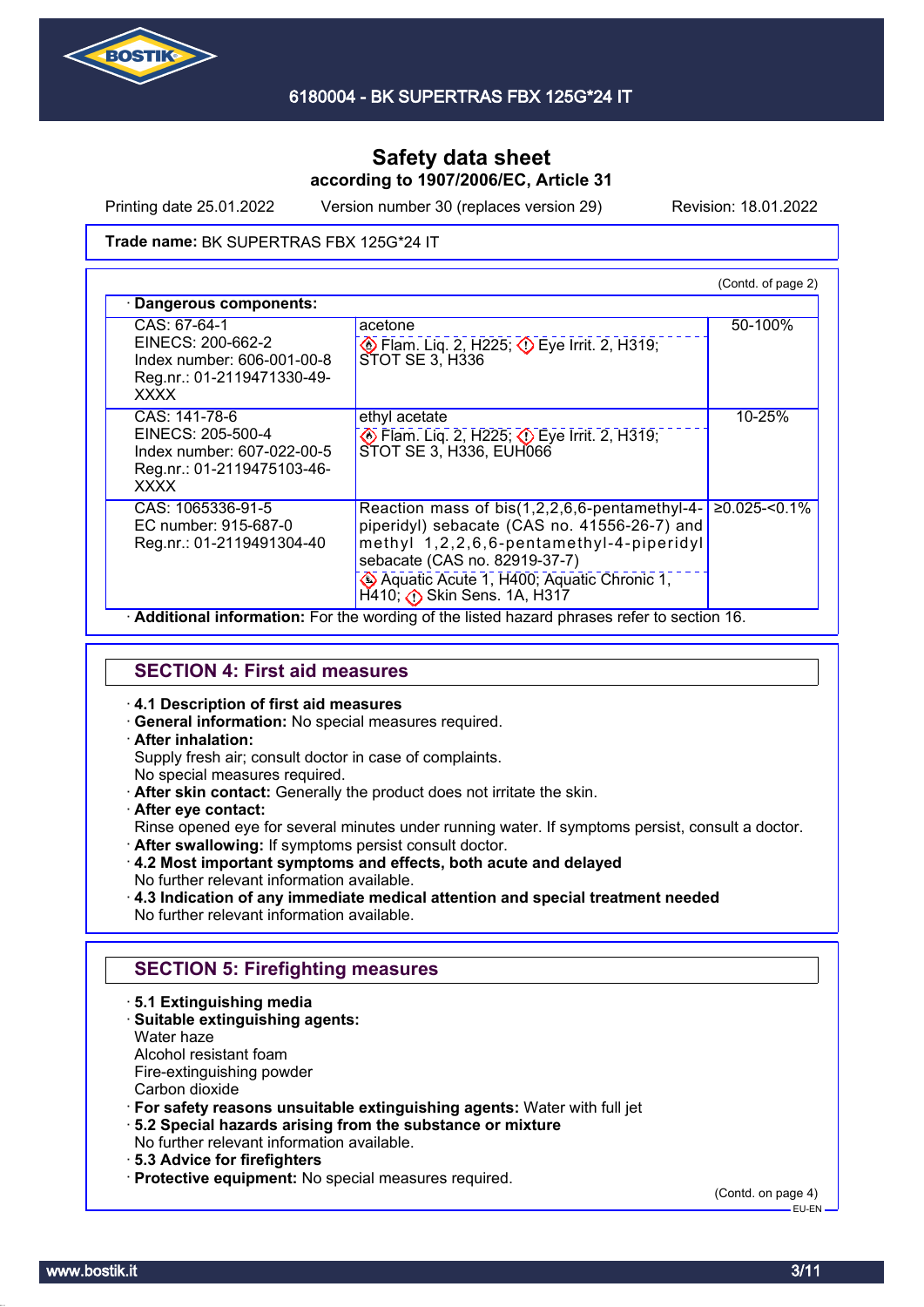

Printing date 25.01.2022 Version number 30 (replaces version 29) Revision: 18.01.2022

(Contd. of page 3)

#### Trade name: BK SUPERTRAS FBX 125G\*24 IT

#### · **Additional information**

Cool endangered receptacles with water spray.

Collect contaminated fire fighting water separately. It must not enter the sewage system.

#### **SECTION 6: Accidental release measures**

· **6.1 Personal precautions, protective equipment and emergency procedures**

Wear protective equipment. Keep unprotected persons away.

- · **6.2 Environmental precautions:** Do not allow to enter sewers/ surface or ground water.
- · **6.3 Methods and material for containment and cleaning up:**

Send for recovery or disposal in suitable receptacles.

Absorb with liquid-binding material (sand, diatomite, acid binders, universal binders, sawdust).

- Ensure adequate ventilation.
- · **6.4 Reference to other sections** See Section 7 for information on safe handling. See Section 8 for information on personal protection equipment. See Section 13 for disposal information.

# **SECTION 7: Handling and storage**

· **7.1 Precautions for safe handling** Ensure good interior ventilation, especially at floor level. (Fumes are heavier than air). Ensure good ventilation/exhaustion at the workplace. Prevent formation of aerosols. · **Information about fire - and explosion protection:**

- Keep ignition sources away Do not smoke. Protect against electrostatic charges.
- · **7.2 Conditions for safe storage, including any incompatibilities**
- · **Storage:**
- · **Requirements to be met by storerooms and receptacles:** Store in a cool location.
- · **Information about storage in one common storage facility:** Not required.
- · **Further information about storage conditions:** Keep container tightly sealed.
- Store in cool, dry conditions in well sealed receptacles.
- · **Storage class:** 3
- · **7.3 Specific end use(s)** No further relevant information available.

### **SECTION 8: Exposure controls/personal protection**

#### · **8.1 Control parameters**

### · **Ingredients with limit values that require monitoring at the workplace:**

### **67-64-1 acetone**

IOELV Long-term value: 1210 mg/m<sup>3</sup>, 500 ppm

# **141-78-6 ethyl acetate**

IOELV Short-term value: 1468 mg/m<sup>3</sup>, 400 ppm Long-term value: 734 mg/m<sup>3</sup>, 200 ppm

(Contd. on page 5)

EU-EN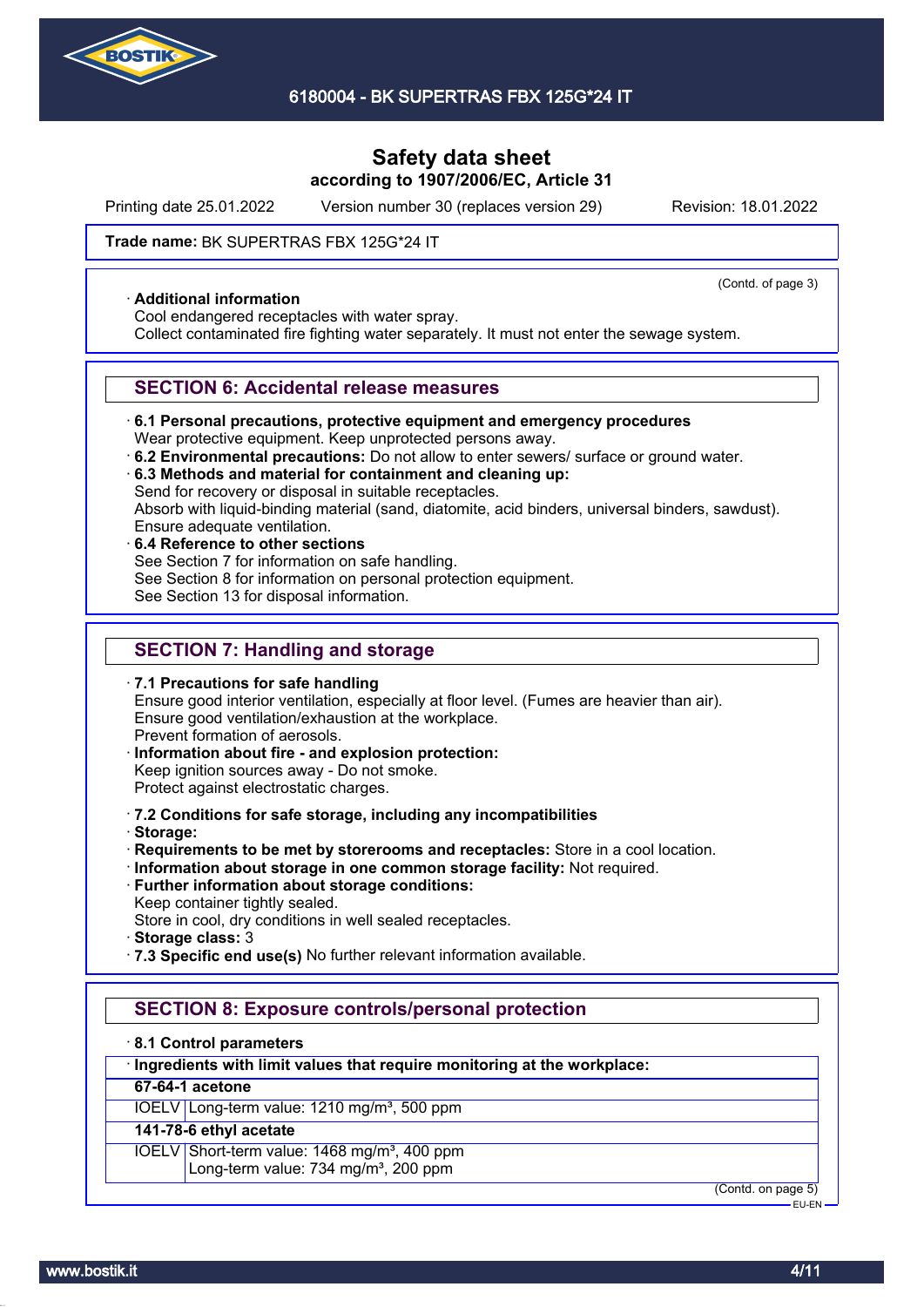

Printing date 25.01.2022 Version number 30 (replaces version 29) Revision: 18.01.2022

#### Trade name: BK SUPERTRAS FBX 125G\*24 IT

| <b>DNELS</b>                                                                                |                                                                                                           |                       |  |
|---------------------------------------------------------------------------------------------|-----------------------------------------------------------------------------------------------------------|-----------------------|--|
| 67-64-1 acetone                                                                             |                                                                                                           |                       |  |
| Oral                                                                                        | Consumer, oral, longterm exposition                                                                       | 62 mg/kg bw/day       |  |
| Dermal                                                                                      | Consumer, dermal, longterm exposition                                                                     | 62 mg/kg bw/day       |  |
| Inhalative                                                                                  | Consumer, inhalation, longterm exposition                                                                 | 200 mg/m <sup>3</sup> |  |
| 141-78-6 ethyl acetate                                                                      |                                                                                                           |                       |  |
| Oral                                                                                        | Consumer, oral, longterm exposition                                                                       | 4.5 mg/kg bw/day      |  |
| Dermal                                                                                      | Consumer, dermal, longterm exposition                                                                     | 37 mg/kg bw/day       |  |
| Inhalative                                                                                  | Consumer DNEL, acute inhalation                                                                           | 734 mg/m <sup>3</sup> |  |
|                                                                                             | Consumer, inhalation, longterm exposition                                                                 | 367 mg/m <sup>3</sup> |  |
| · PNECs                                                                                     |                                                                                                           |                       |  |
| 67-64-1 acetone                                                                             |                                                                                                           |                       |  |
| Fresh water                                                                                 | 10.6 mg/l                                                                                                 |                       |  |
| Marine water 1.06 mg/l                                                                      |                                                                                                           |                       |  |
| Soil                                                                                        | 29.5 mg/kg                                                                                                |                       |  |
| 141-78-6 ethyl acetate                                                                      |                                                                                                           |                       |  |
| Fresh water                                                                                 | $0.26$ mg/                                                                                                |                       |  |
| Marine water $0.026$ mg/l                                                                   |                                                                                                           |                       |  |
| Soil                                                                                        | $0.22$ mg/kg                                                                                              |                       |  |
|                                                                                             |                                                                                                           |                       |  |
|                                                                                             |                                                                                                           |                       |  |
|                                                                                             | Additional information: The lists valid during the making were used as basis.                             |                       |  |
|                                                                                             | Appropriate engineering controls No further data; see item 7.                                             |                       |  |
|                                                                                             | · Individual protection measures, such as personal protective equipment                                   |                       |  |
|                                                                                             | · General protective and hygienic measures:                                                               |                       |  |
|                                                                                             | The usual precautionary measures are to be adhered to when handling chemicals.                            |                       |  |
|                                                                                             | Keep away from foodstuffs, beverages and feed.<br>Immediately remove all soiled and contaminated clothing |                       |  |
|                                                                                             | Wash hands before breaks and at the end of work.                                                          |                       |  |
|                                                                                             | Do not inhale gases / fumes / aerosols.                                                                   |                       |  |
|                                                                                             | Avoid contact with the eyes.                                                                              |                       |  |
|                                                                                             | Avoid contact with the eyes and skin.                                                                     |                       |  |
|                                                                                             | Use suitable respiratory protective device in case of insufficient ventilation.                           |                       |  |
|                                                                                             | Recommended filter device for short term use:                                                             |                       |  |
| Filter AX                                                                                   |                                                                                                           |                       |  |
| Filter A                                                                                    |                                                                                                           |                       |  |
|                                                                                             |                                                                                                           |                       |  |
| Solvent resistant gloves                                                                    |                                                                                                           |                       |  |
| preparation.                                                                                | The glove material has to be impermeable and resistant to the product/ the substance/ the                 |                       |  |
|                                                                                             | Selection of the glove material on consideration of the penetration times, rates of diffusion and the     |                       |  |
| 8.2 Exposure controls<br><b>Respiratory protection:</b><br>· Hand protection<br>degradation |                                                                                                           |                       |  |
| · Material of gloves                                                                        |                                                                                                           |                       |  |
| Butyl rubber, BR                                                                            | Recommended thickness of the material: > 0,7 mm                                                           |                       |  |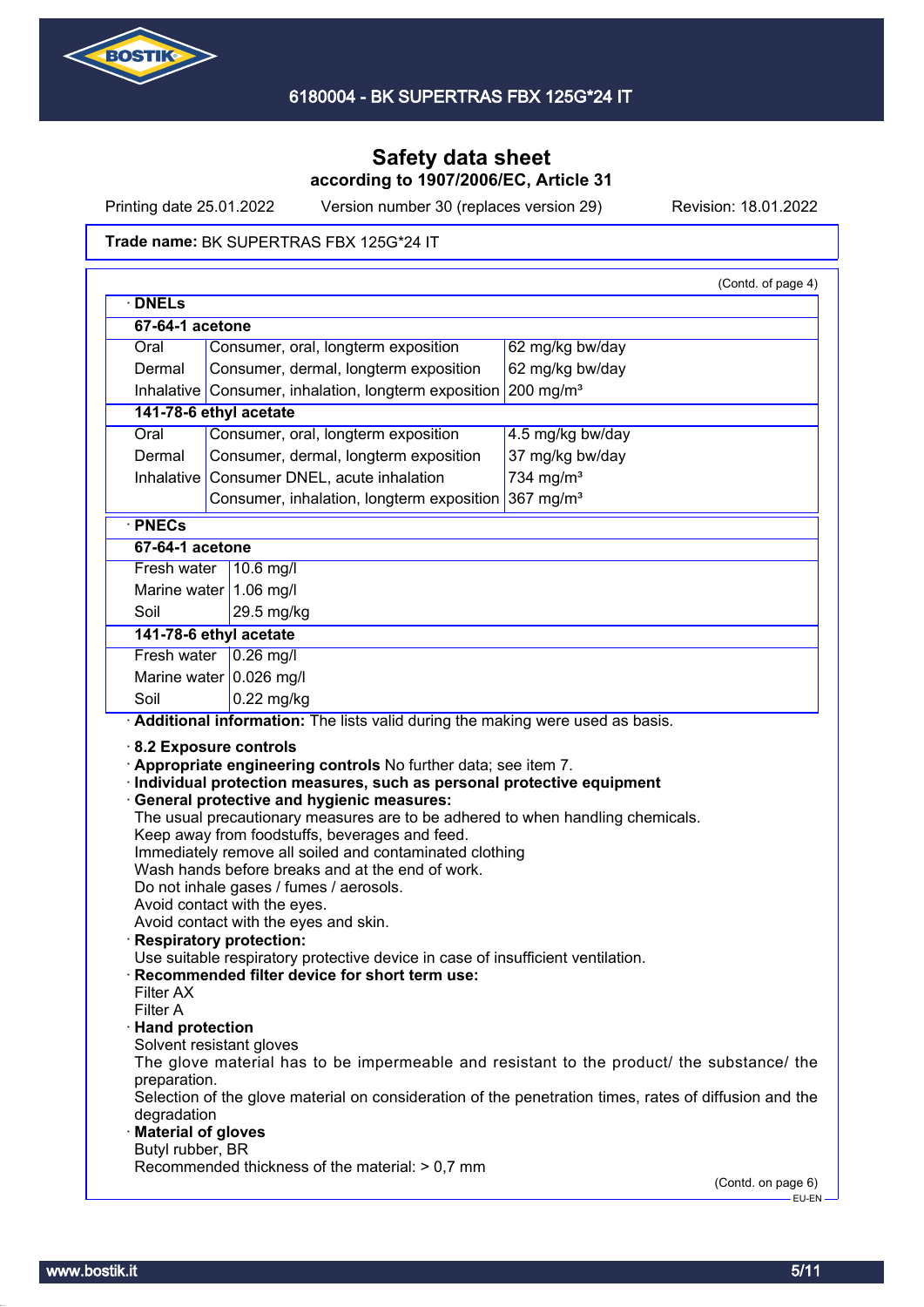

Printing date 25.01.2022 Version number 30 (replaces version 29) Revision: 18.01.2022

(Contd. of page 5)

#### Trade name: BK SUPERTRAS FBX 125G\*24 IT

#### · **Penetration time of glove material**

For the mixture of chemicals mentioned below the penetration time has to be at least 120 minutes (Permeation according to EN 374 Part 3: Level 4).

### · **Eye/face protection**



Tightly sealed goggles

Goggles recommended during refilling **Body protection:** Solvent resistant protective clothing

### **SECTION 9: Physical and chemical properties**

| 9.1 Information on basic physical and chemical properties                       |                                                    |
|---------------------------------------------------------------------------------|----------------------------------------------------|
| <b>General Information</b>                                                      | Fluid                                              |
| · Physical state<br>· Colour:                                                   | According to product specification                 |
| · Odour:                                                                        | Characteristic                                     |
| Odour threshold:                                                                | Not determined.                                    |
|                                                                                 | Undetermined.                                      |
| · Melting point/freezing point:<br>· Boiling point or initial boiling point and |                                                    |
| boiling range                                                                   | 55 °C                                              |
| · Flammability                                                                  | Not applicable.                                    |
| · Lower and upper explosion limit                                               |                                                    |
| · Lower:                                                                        | 2.1 Vol %                                          |
| · Upper:                                                                        | 13 Vol %                                           |
| · Flash point:                                                                  | $< 0$ °C                                           |
| · Auto-ignition temperature:                                                    | Product is not selfigniting.                       |
| · Decomposition temperature:                                                    | Not determined.                                    |
| · pH                                                                            | Not determined.                                    |
| · Viscosity:                                                                    |                                                    |
| · Kinematic viscosity                                                           | Not determined.                                    |
| Dynamic at 20 °C:                                                               | 3000 mPas                                          |
| · Solubility                                                                    |                                                    |
| water:                                                                          | Not miscible or difficult to mix.                  |
| · Partition coefficient n-octanol/water (log                                    |                                                    |
| value)                                                                          | Not determined.                                    |
| Vapour pressure at 20 °C:                                                       | 233 hPa                                            |
| · Density and/or relative density                                               |                                                    |
| · Density at 20 °C:                                                             | $0.898$ g/cm <sup>3</sup>                          |
| · Relative density                                                              | Not determined.                                    |
| · Vapour density                                                                | Not determined.                                    |
| 9.2 Other information                                                           | All relevant physical data were determined for the |
|                                                                                 | mixture. All non-determined data are not           |
|                                                                                 | measurable or not relevant for the                 |
|                                                                                 | characterization of the mixture.                   |
|                                                                                 |                                                    |
|                                                                                 | (Contd. on page 7)<br>————— EU-EN —                |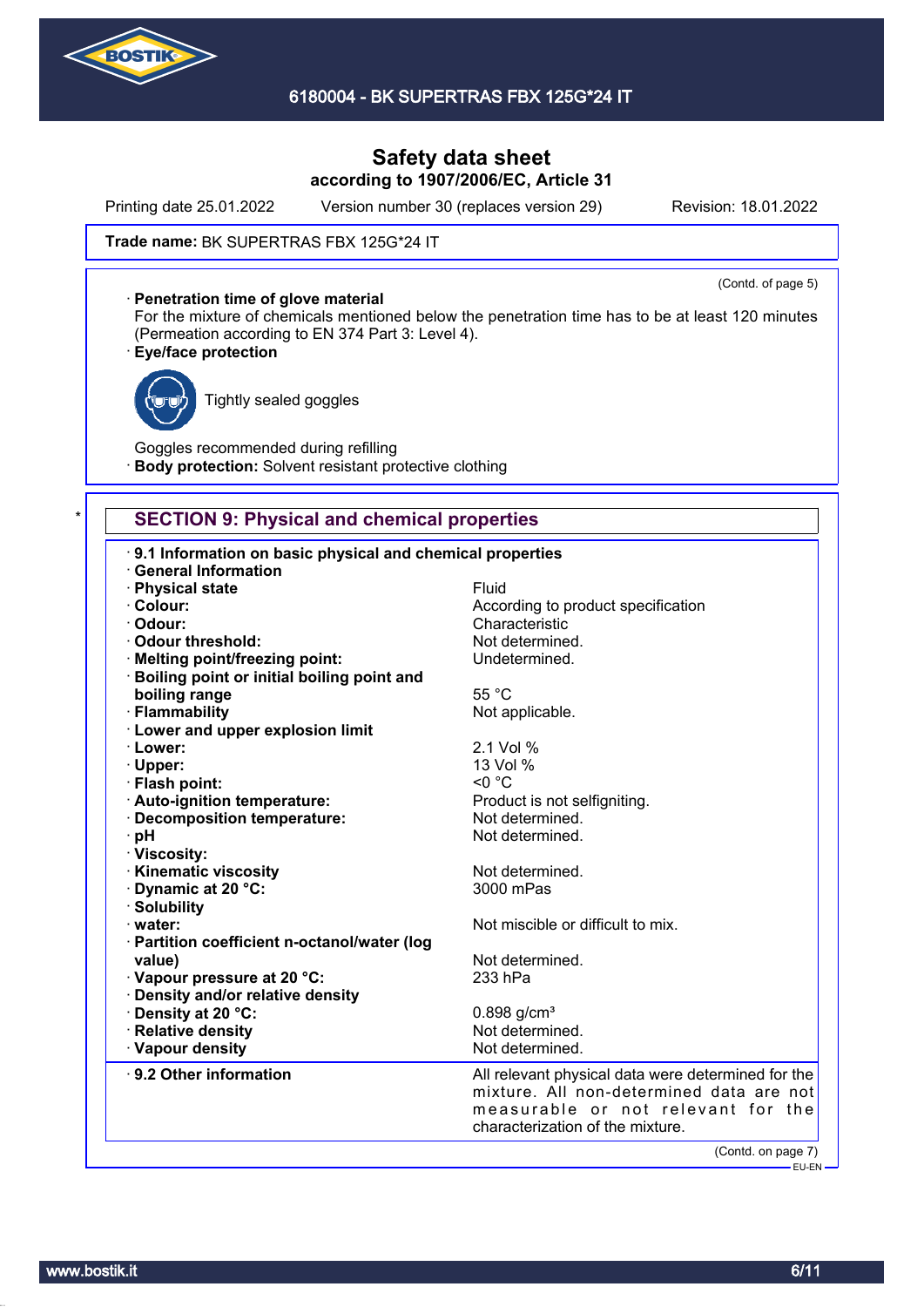

Printing date 25.01.2022 Version number 30 (replaces version 29) Revision: 18.01.2022

#### Trade name: BK SUPERTRAS FBX 125G\*24 IT

|                                               | (Contd. of page 6)                              |
|-----------------------------------------------|-------------------------------------------------|
| · Appearance:                                 |                                                 |
| $\cdot$ Form:                                 | Fluid                                           |
| Important information on protection of health |                                                 |
| and environment, and on safety.               |                                                 |
| · Ignition temperature:                       | 460 °C                                          |
| <b>Explosive properties:</b>                  | Product is not explosive. However, formation of |
|                                               | explosive air/vapour mixtures are possible.     |
| · Solvent content:                            |                                                 |
| <b>Organic solvents:</b>                      | 78.4 %                                          |
| $\cdot$ Solids content:                       | 21.5 %                                          |
| Change in condition                           |                                                 |
| <b>Evaporation rate</b>                       | Not determined.                                 |
| Information with regard to physical hazard    |                                                 |
| classes                                       |                                                 |
| · Explosives                                  | Void                                            |
| · Flammable gases                             | Void                                            |
| · Aerosols                                    | Void                                            |
| · Oxidising gases                             | Void                                            |
| · Gases under pressure                        | Void                                            |
| · Flammable liquids                           | Highly flammable liquid and vapour.             |
| · Flammable solids                            | Void                                            |
| Self-reactive substances and mixtures         | Void                                            |
| · Pyrophoric liquids                          | Void                                            |
| · Pyrophoric solids                           | Void                                            |
| · Self-heating substances and mixtures        | Void                                            |
| · Substances and mixtures, which emit         |                                                 |
| flammable gases in contact with water         | Void                                            |
| <b>Oxidising liquids</b>                      | Void                                            |
| Oxidising solids                              | Void                                            |
| Organic peroxides                             | Void                                            |
| Corrosive to metals                           | Void                                            |
| <b>Desensitised explosives</b>                | Void                                            |

# **SECTION 10: Stability and reactivity**

· **10.1 Reactivity** No further relevant information available.

- · **10.2 Chemical stability**
- · **Thermal decomposition / conditions to be avoided:**

No decomposition if used according to specifications.

- · **10.3 Possibility of hazardous reactions** No dangerous reactions known.
- · **10.4 Conditions to avoid** No further relevant information available.
- · **10.5 Incompatible materials:** No further relevant information available.
- · **10.6 Hazardous decomposition products:** Danger of forming toxic pyrolysis products.

(Contd. on page 8)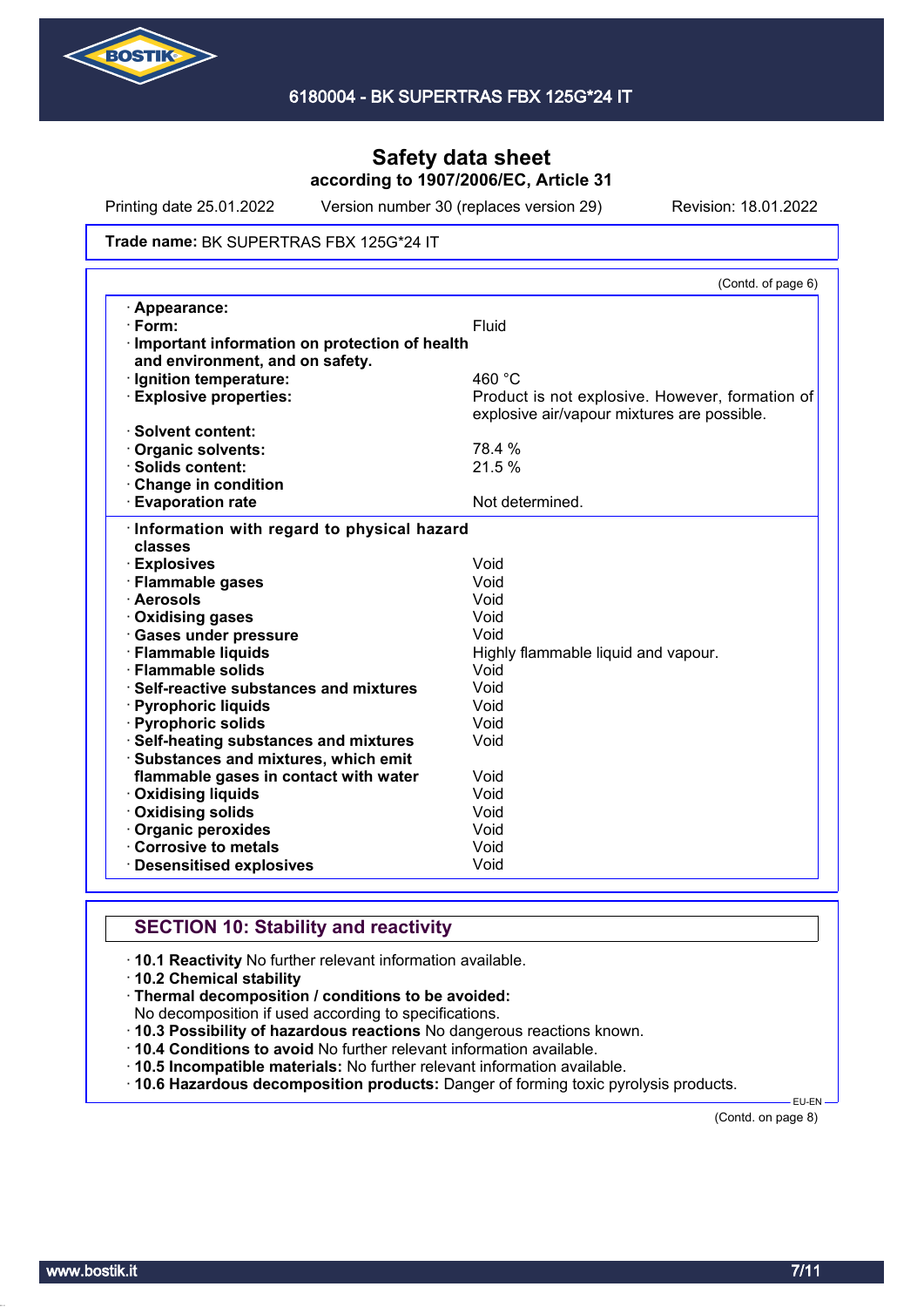

Printing date 25.01.2022 Version number 30 (replaces version 29) Revision: 18.01.2022

#### Trade name: BK SUPERTRAS FBX 125G\*24 IT

(Contd. of page 7)

|                                                 | 11.1 Information on hazard classes as defined in Regulation (EC) No 1272/2008<br>Acute toxicity Based on available data, the classification criteria are not met.                                                                                                                                                                                                                                                                                                                                                                                                                                                                                                                                                                                                                                                                                                                                                                                                            |
|-------------------------------------------------|------------------------------------------------------------------------------------------------------------------------------------------------------------------------------------------------------------------------------------------------------------------------------------------------------------------------------------------------------------------------------------------------------------------------------------------------------------------------------------------------------------------------------------------------------------------------------------------------------------------------------------------------------------------------------------------------------------------------------------------------------------------------------------------------------------------------------------------------------------------------------------------------------------------------------------------------------------------------------|
|                                                 | · LD/LC50 values relevant for classification:                                                                                                                                                                                                                                                                                                                                                                                                                                                                                                                                                                                                                                                                                                                                                                                                                                                                                                                                |
| 67-64-1 acetone                                 |                                                                                                                                                                                                                                                                                                                                                                                                                                                                                                                                                                                                                                                                                                                                                                                                                                                                                                                                                                              |
| Oral                                            | 5800 mg/kg (rat)<br>LD <sub>50</sub>                                                                                                                                                                                                                                                                                                                                                                                                                                                                                                                                                                                                                                                                                                                                                                                                                                                                                                                                         |
| Dermal                                          | 20000 mg/kg (rabbit)<br>LD50                                                                                                                                                                                                                                                                                                                                                                                                                                                                                                                                                                                                                                                                                                                                                                                                                                                                                                                                                 |
|                                                 | 141-78-6 ethyl acetate                                                                                                                                                                                                                                                                                                                                                                                                                                                                                                                                                                                                                                                                                                                                                                                                                                                                                                                                                       |
| Oral                                            | LD50<br>5620 mg/kg (rabbit)                                                                                                                                                                                                                                                                                                                                                                                                                                                                                                                                                                                                                                                                                                                                                                                                                                                                                                                                                  |
|                                                 | Inhalative LC50/4 h 1600 mg/l (rat)                                                                                                                                                                                                                                                                                                                                                                                                                                                                                                                                                                                                                                                                                                                                                                                                                                                                                                                                          |
| Not applicable.                                 | Respiratory or skin sensitisation Based on available data, the classification criteria are not met.<br><b>Germ cell mutagenicity</b><br>Based on available data, the classification criteria are not met.<br>Carcinogenicity Based on available data, the classification criteria are not met.<br>Reproductive toxicity Based on available data, the classification criteria are not met.<br>· STOT-single exposure May cause drowsiness or dizziness.<br>· STOT-repeated exposure Based on available data, the classification criteria are not met.<br>· Aspiration hazard Based on available data, the classification criteria are not met.<br>· Additional toxicological information:<br>· Acute effects (acute toxicity, irritation and corrosivity) Not applicable.<br>· Sensitisation Not applicable.<br>· Repeated dose toxicity Not applicable.<br>11.2 Information on other hazards<br><b>Endocrine disrupting properties</b><br>None of the ingredients is listed. |
|                                                 | <b>SECTION 12: Ecological information</b>                                                                                                                                                                                                                                                                                                                                                                                                                                                                                                                                                                                                                                                                                                                                                                                                                                                                                                                                    |
| $\cdot$ 12.1 Toxicity<br>· PBT: Not applicable. | · Aquatic toxicity: No further relevant information available.<br>. 12.2 Persistence and degradability No further relevant information available.<br>· 12.3 Bioaccumulative potential No further relevant information available.<br>. 12.4 Mobility in soil No further relevant information available.<br>12.5 Results of PBT and vPvB assessment<br>· vPvB: Not applicable.<br>12.6 Endocrine disrupting properties<br>The product does not contain substances with endocrine disrupting properties.<br>12.7 Other adverse effects<br>· Additional ecological information:                                                                                                                                                                                                                                                                                                                                                                                                  |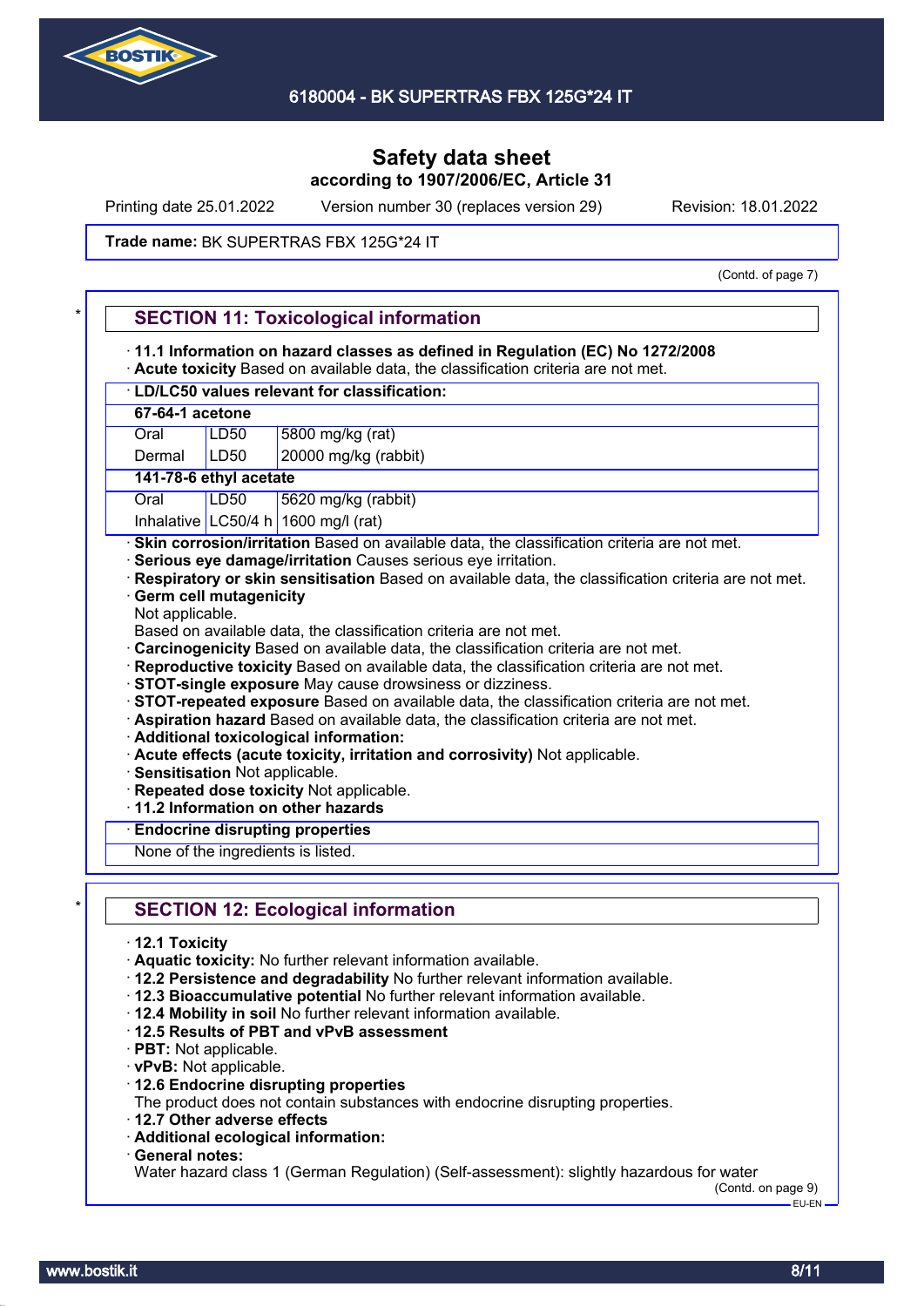

Printing date 25.01.2022 Version number 30 (replaces version 29) Revision: 18.01.2022

(Contd. of page 8)

#### Trade name: BK SUPERTRAS FBX 125G\*24 IT

Do not allow undiluted product or large quantities of it to reach ground water, water course or sewage system.

### **SECTION 13: Disposal considerations**

· **13.1 Waste treatment methods**

· **Recommendation**

Must not be disposed together with household garbage. Do not allow product to reach sewage system.

Disposal must be made according to official regulations.

· **Uncleaned packaging:**

#### · **Recommendation:**

Packagings that may not be cleansed are to be disposed of in the same manner as the product.

| <b>SECTION 14: Transport information</b>                         |                                     |
|------------------------------------------------------------------|-------------------------------------|
| 14.1 UN number or ID number<br>· ADR/ADN, IMDG, IATA             | <b>UN1133</b>                       |
| · 14.2 UN proper shipping name<br>· ADR/ADN<br>· IMDG, IATA      | 1133 ADHESIVES<br><b>ADHESIVES</b>  |
| 14.3 Transport hazard class(es)                                  |                                     |
| · ADR/ADN                                                        |                                     |
|                                                                  |                                     |
| <b>· Class</b>                                                   | 3 (F1) Flammable liquids.           |
| · Label                                                          | 3                                   |
| <b>IMDG, IATA</b>                                                |                                     |
| · Class<br>· Label                                               | 3 Flammable liquids.<br>3           |
| 14.4 Packing group<br>· ADR/ADN, IMDG, IATA                      | III                                 |
| 14.5 Environmental hazards:<br>· Marine pollutant:               | <b>No</b>                           |
| 14.6 Special precautions for user                                | Warning: Flammable liquids.         |
| · Hazard identification number (Kemler code): -<br>· EMS Number: | $F-E$ , $S-D$                       |
|                                                                  | (Contd. on page 10)<br><b>CULCN</b> |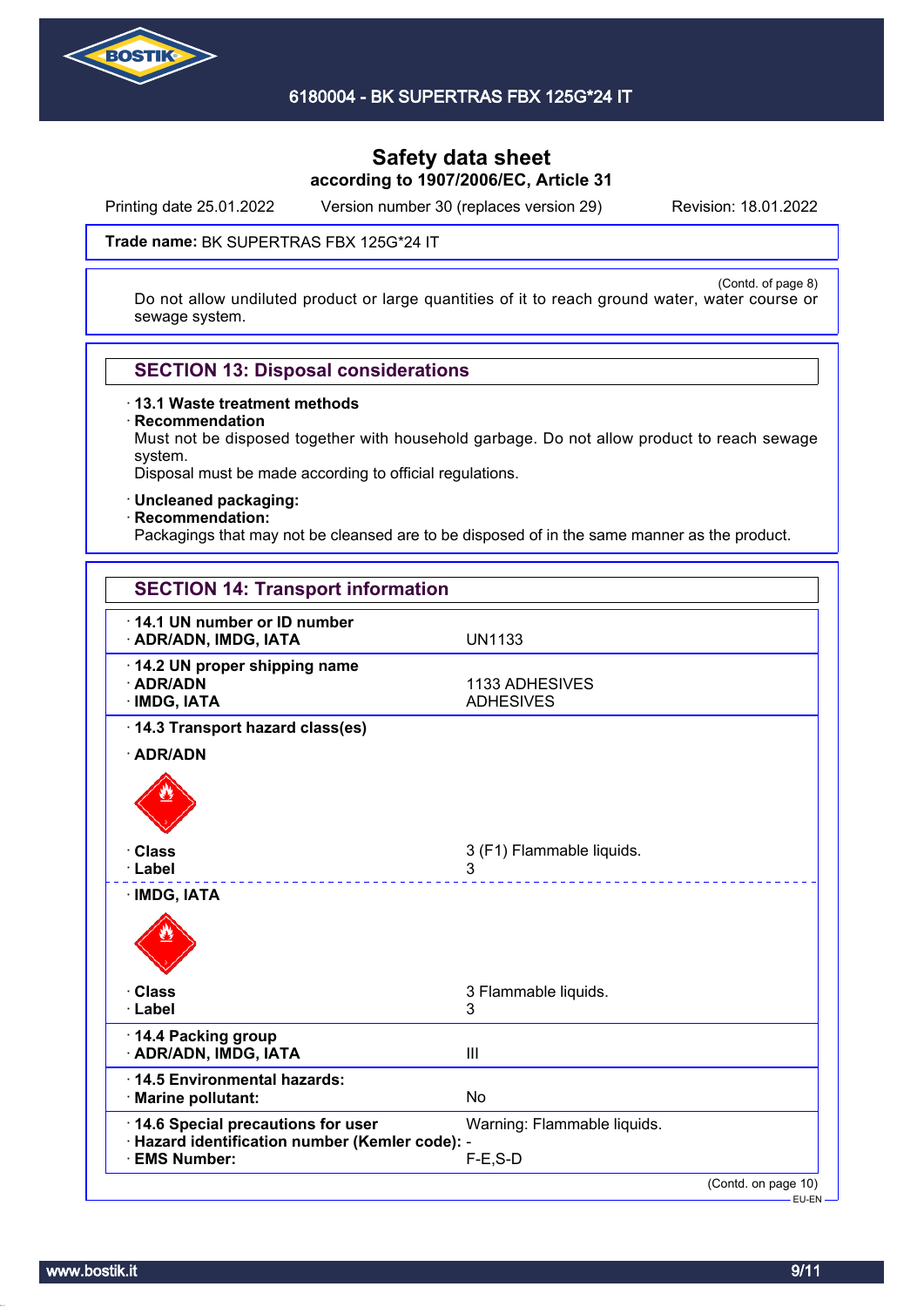

Printing date 25.01.2022 Version number 30 (replaces version 29) Revision: 18.01.2022

#### Trade name: BK SUPERTRAS FBX 125G\*24 IT

|                                                                                                       | (Contd. of page 9)                                                                                                                                                  |
|-------------------------------------------------------------------------------------------------------|---------------------------------------------------------------------------------------------------------------------------------------------------------------------|
| <b>Stowage Category</b>                                                                               | A                                                                                                                                                                   |
| 14.7 Maritime transport in bulk according to<br><b>IMO instruments</b>                                | Not applicable.                                                                                                                                                     |
| · Transport/Additional information:<br><b>Quantity limitations</b>                                    | On passenger aircraft/rail: 60 L<br>On cargo aircraft only: 220 L                                                                                                   |
| $\cdot$ ADR/ADN<br>Limited quantities (LQ)<br><b>Excepted quantities (EQ)</b><br>· Transport category | 5L<br>Code: E1<br>Maximum net quantity per inner packaging: 30 ml<br>Maximum net quantity per outer packaging: 1000<br>ml<br>3<br>E                                 |
| · Tunnel restriction code<br>∙IMDG<br><b>Limited quantities (LQ)</b>                                  | 5L                                                                                                                                                                  |
| <b>Excepted quantities (EQ)</b>                                                                       | Code: F1<br>Maximum net quantity per inner packaging: 30 ml<br>Maximum net quantity per outer packaging: 1000<br>ml                                                 |
| · Remarks:                                                                                            | Under certain conditions substances in Class 3<br>(flammable liquids) can be classified in<br>packinggroup III.<br>See IMDG, Part 2, Chapter 2.3, Paragraph 2.3.2.2 |
| · UN "Model Regulation":                                                                              | UN 1133 ADHESIVES, 3, III                                                                                                                                           |
|                                                                                                       |                                                                                                                                                                     |

### **SECTION 15: Regulatory information**

- · **15.1 Safety, health and environmental regulations/legislation specific for the substance or mixture**
- · **Directive 2012/18/EU**
- · **Named dangerous substances ANNEX I** None of the ingredients is listed.
- · **Seveso category** P5c FLAMMABLE LIQUIDS
- · **Qualifying quantity (tonnes) for the application of lower-tier requirements** 5000 t
- · **Qualifying quantity (tonnes) for the application of upper-tier requirements** 50000 t
- **REGULATION (EC) No 1907/2006 ANNEX XVII Conditions of restriction: 3**
- · **DIRECTIVE 2011/65/EU on the restriction of the use of certain hazardous substances in electrical and electronic equipment – Annex II**
- None of the ingredients is listed.

### · **REGULATION (EU) 2019/1148**

· **Annex I - RESTRICTED EXPLOSIVES PRECURSORS (Upper limit value for the purpose of licensing under Article 5(3))**

#### None of the ingredients is listed.

(Contd. on page 11)